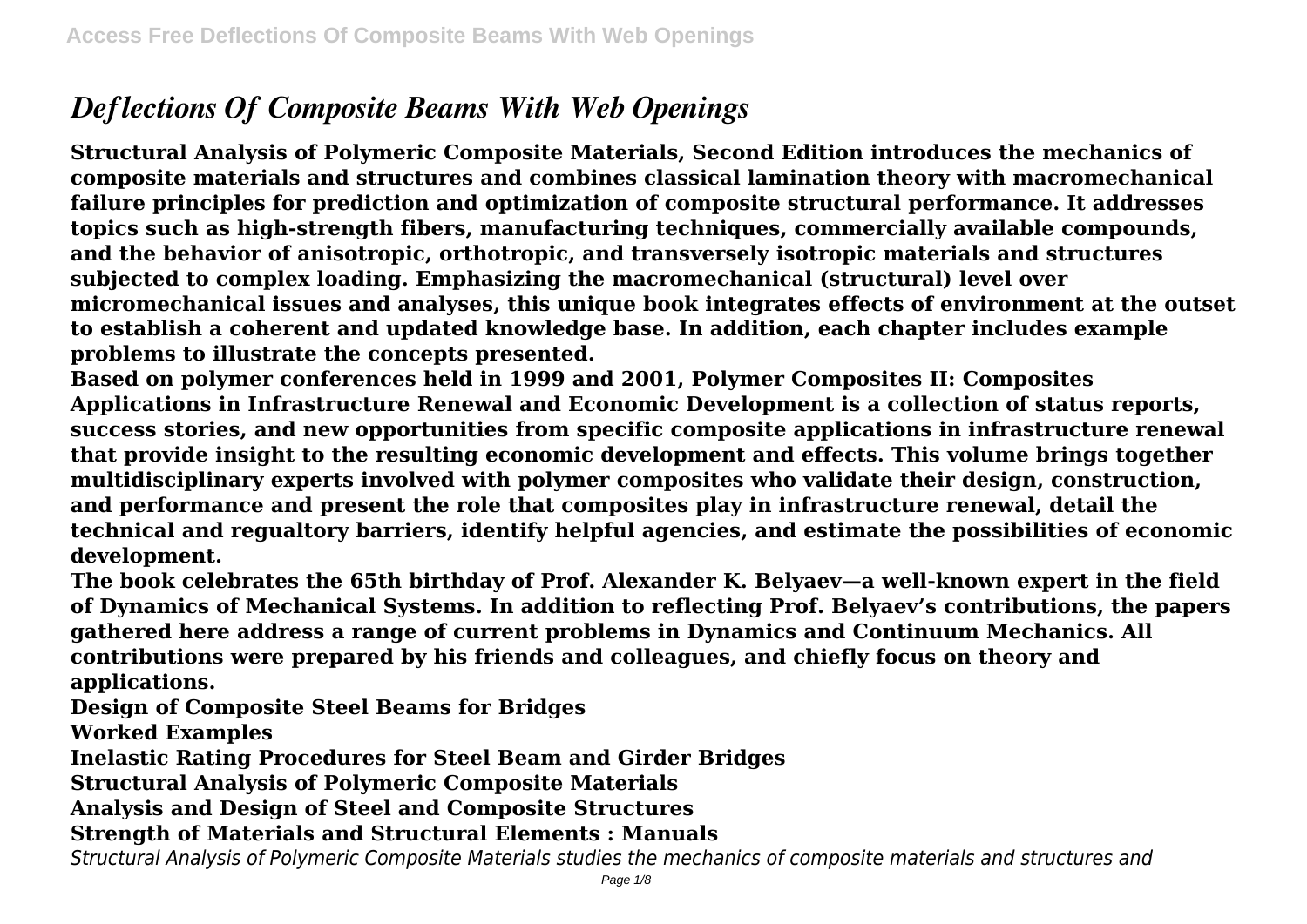*combines classical lamination theory with macromechanic failure principles for prediction and optimization of composite structural performance. This reference addresses topics such as high-strength fibers, commercially-available comp Deflections of Composite Beams with Web OpeningsBOWA Computer Code to Predict Lateral Deflections of Composite BeamsDesign of Composite Beams with Large Web OpeningsIn Accordance with Eurocodes and the UK National AnnexesPermanent Deflections in Composite Bridge GirdersInvestigation of Factors Affecting the Load-deflection Behavior of Composite BeamsConcrete Dead Load Deflections of Continuous Steel Girder Composite Bridges This book provides a comprehensive guide to the successful use of steel in building and will form a unique source of inspiration and reference for all those concerned with architecture in steel. Buckling of Composite Beams (CDDF) Use of Epoxy Or Polyester Resin Concrete in Tensile Zone of Composite Concrete Beams Investigation of Factors Affecting the Load-deflection Behavior of Composite Beams Composite Construction*

*Highway Bridge Superstructure Engineering*

**Issues in Structural and Materials Engineering: 2011 Edition is a ScholarlyEditions™ eBook that delivers timely, authoritative, and comprehensive information about Structural and Materials Engineering. The editors have built Issues in Structural and Materials Engineering: 2011 Edition on the vast information databases of ScholarlyNews.™ You can expect the information about Structural and Materials Engineering in this eBook to be deeper than what you can access anywhere else, as well as consistently reliable, authoritative, informed, and relevant. The content of Issues in Structural and Materials Engineering: 2011 Edition has been produced by the world's leading scientists, engineers, analysts, research institutions, and companies. All of the content is from peer-reviewed sources, and all of it is written, assembled, and edited by the editors at ScholarlyEditions™ and available exclusively from us. You now have a source you can cite with authority, confidence, and credibility. More information is available at http://www.ScholarlyEditions.com/.**

**Current AASHTO bridge specifications require that composite beams have sufficient shear studs to fully yield the steel beam cross section in tension. The large number of studs required is independent of the loading on the bridge. It is recommended that partial composite design as used in building specifications be permitted. It is shown that 85% of the full composite strength can be achieved with 40% fewer studs. The minimum stud spacing requirements in AASHTO were compared with the requirements in other design specifications. Additional research was recommended to evaluate the possibility of relaxing the current minimum requirement. It was shown that the current AASHTO fatigue requirements for stud design are conservative compared to the most recent research but no change is recommended.**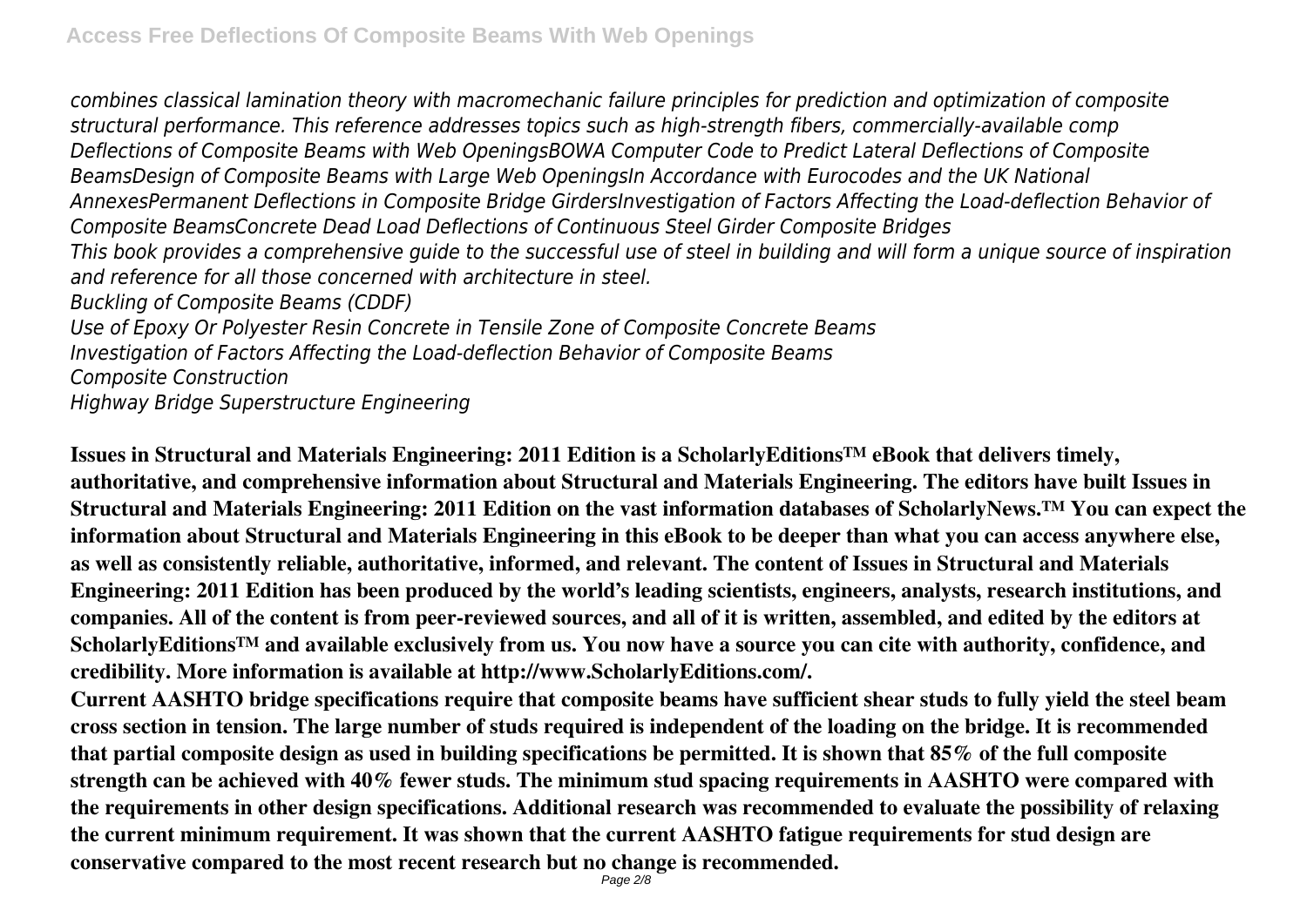**The range of fibre-reinforced polymer (FRP) applications in new construction, and in the retrofitting of existing civil engineering infrastructure, is continuing to grow worldwide. Furthermore, this progress is being matched by advancing research into all aspects of analysis and design. The Second International Conference on FRP Composites in Structural Analysis of Polymeric Composite Materials, Second Edition**

**Mechanics of Materials, SI Edition**

**The Steel Construction Institute**

## **Concrete Dead Load Deflections of Continuous Steel Girder Composite Bridges**

#### **Structural Steel Design**

### **LRFD Approaches to Design and Analysis**

This text teaches readers how to analyse and design with fiber reinforced polymers (FRP) for civil engineering applications. It demystifies FRP composites and demonstrates applications where their properties make them ideal materials to consider off-shore and waterfront structures, factories, and storage tanks.

This book sets out the basic principles of composite construction with reference to beams, slabs, columns and frames, and their applications to building structures. It deals with the problems likely to arise in the design of composite members in buildings, and relates basic theory to the design approach of Eurocodes 2, 3 and 4. The new edition is based for the first time on the finalised Eurocode for steel/concrete composite structures.

Today, fiber reinforced composites are in use • properties of different component (fiber, in a variety of structures, ranging from space matrix, filler) materials; craft and aircraft to buildings and bridges. • manufacturing techniques; This wide use of composites has been facili • analysis and design; tated by the introduction of new materials, • testing; improvements in manufacturing processes • mechanically fastened and bonded joints; and developments of new analytical and test • repair; ing methods. Unfortunately, information on • damage tolerance; these topics is scattered in journal articles, in • environmental effects; conference and symposium proceedings, in and disposal; • health, safety, reuse, workshop notes, and in government and com • applications in: pany reports. This proliferation of the source - aircraft and spacecraft; material, coupled with the fact that some of - land transportation; the relevant publications are hard to find or - marine environments; are restricted, makes it difficult to identify and - biotechnology; obtain the up-to-date knowledge needed to - construction and infrastructure; utilize composites to their full advantage. - sporting goods. This book intends to overcome these diffi Each chapter, written by a recognized expert, culties by presenting, in a single volume, is selfcontained, and contains many of the many of the recent advances in the field of 'state-of-the-art' techniques reqUired for prac composite materials. The main focus of this tical applications of composites.<br>Page 3/8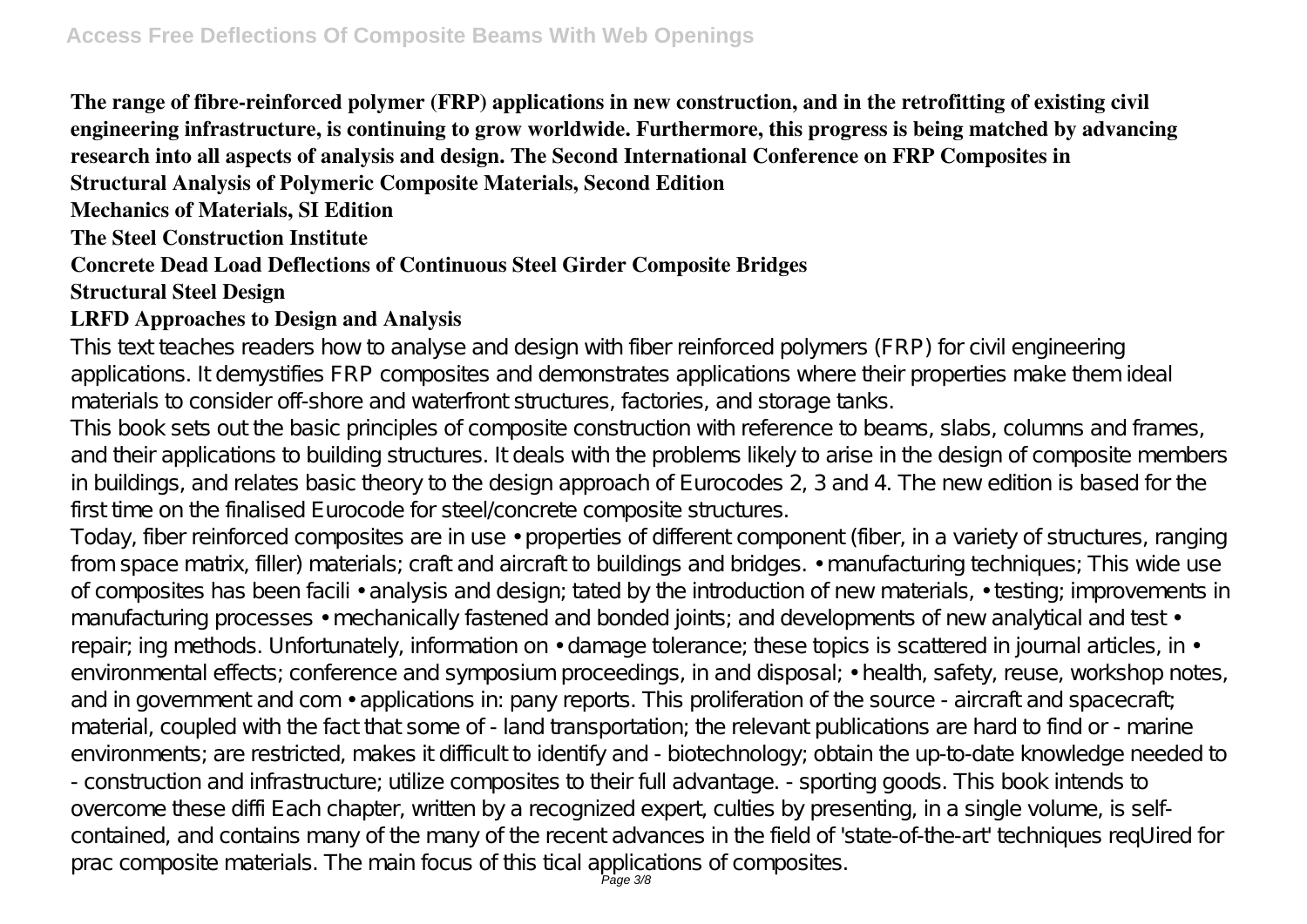Fatigue and Fracturea Symposium Sponsored by ASTM Committee D-30 on High Modulus Fibers and Their Composites, Dallas, TX, 24-25 Oct. 1984

BOW

Polymer Composites II

Design and Manufacturing of Composites, Second Edition

Beams, Slabs, Columns and Frames for Buildings

Composites Applications in Infrastructure Renewal and Economic Development

The second edition of MECHANICS OF MATERIALS by Pytel and Kiusalaas is a concise examination of the fundamentals of Mechanics of Materials. The book maintains the hallmark organization of the previous edition as well as the time-tested problem solving methodology, which incorporates outlines of procedures and numerous sample problems to help ease students through the transition from theory to problem analysis. Emphasis is placed on giving students the introduction to the field that they need along with the problem-solving skills that will help them in their subsequent studies. This is demonstrated in the text by the presentation of fundamental principles before the introduction of advanced/special topics. Important Notice: Media content referenced within the product description or the product text may not be available in the ebook version.

This book provides an introduction to the theory and design of composite structures of steel and concrete. Material applicable to both buildings and bridges is included, with more detailed information relating to structures for buildings. Throughout, the design methods are illustrated by calculations in accordance with the Eurocode for composite structures, EN 1994, Part 1-1, 'General rules and rules for buildings' and Part 1-2, 'Structural fire design', and their crossreferences to ENs 1990 to 1993. The methods are stated and explained, so that no reference to Eurocodes is needed. The use of Eurocodes has been required in the UK since 2010 for building and bridge structures that are publicly funded. Their first major revision began in 2015, with the new versions due in the early 2020s. Both authors are involved in the work on Eurocode 4. They explain the expected additions and changes, and their effect in the worked examples for a multi-storey framed structure for a building, including resistance to fire. The book will be of interest to undergraduate and postgraduate students, their lecturers and supervisors, and to practising engineers seeking familiarity with composite structures, the Eurocodes, and their ongoing revision.

The use of modern composite materials in construction offers the structural engineer and designer exciting opportunities for all types of buildings and structures. By far the most commonly used and longest established composite material is the combined use of steel and concrete in the form known in most parts of the world as 'composite construction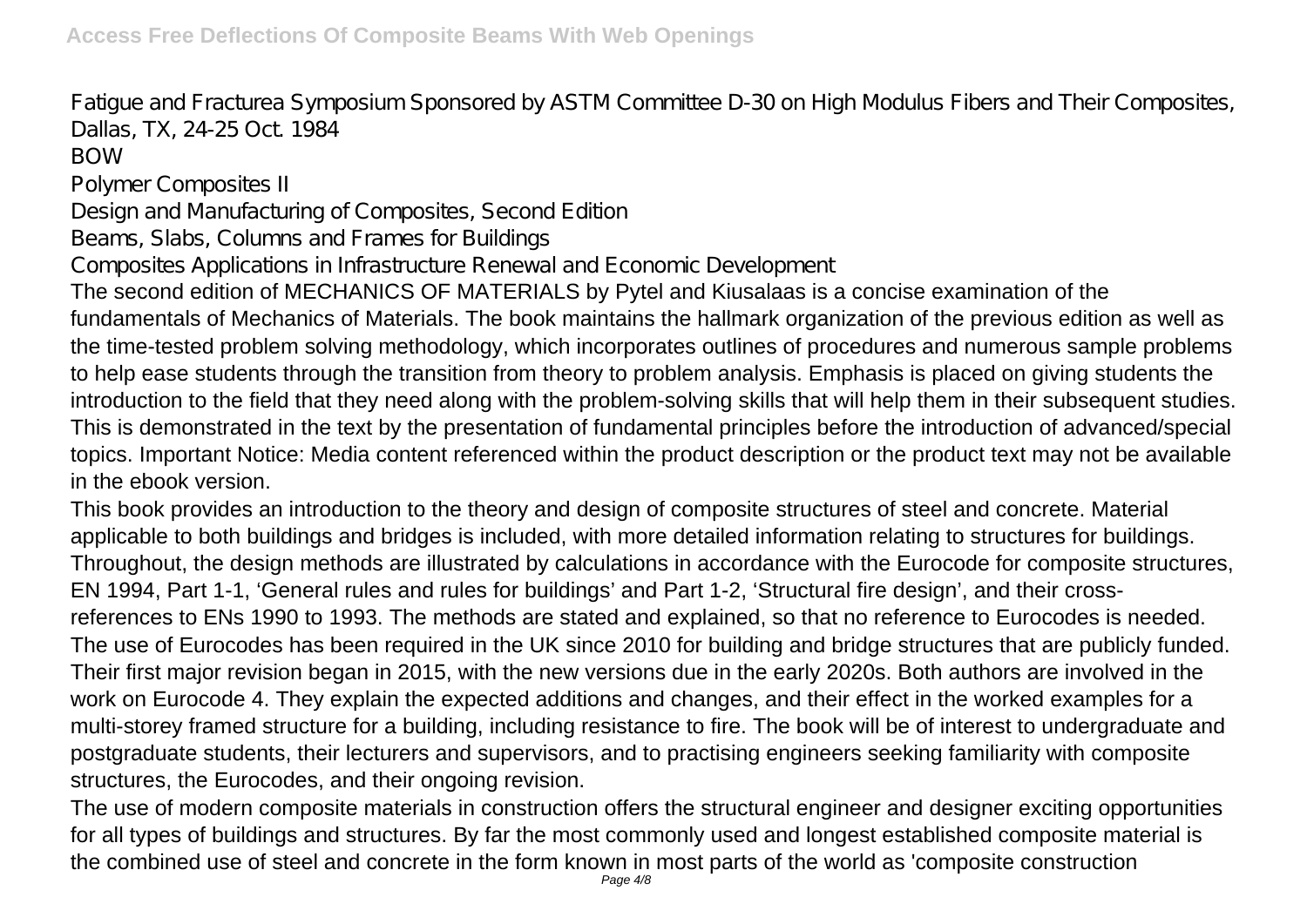## Load and Deflection Tables for Rectangular Prestressed Concrete Beams and Girders

Structural Design with FRP Materials

#### Composite Materials

#### Steel Designers' Manual

## Proceedings of the 2nd International Conference on FRP Composites in Civil Engineering - CICE 2004, 8-10 December 2004, Adelaide, Australia

## Composite Structures According to Eurocode 4

*This systematic exploration of real-world stress analysis has been completely updated to reflect state-of-the-art methods and applications now used in aeronautical, civil, and mechanical engineering, and engineering mechanics. Distinguished by its exceptional visual interpretations of solutions, Advanced Mechanics of Materials and Applied Elasticity offers in-depth coverage for both students and engineers. The authors carefully balance comprehensive treatments of solid mechanics, elasticity, and computer-oriented numerical methods—preparing readers for both advanced study and professional practice in design and analysis. This major revision contains many new, fully reworked, illustrative examples and an updated problem set—including many problems taken directly from modern practice. It offers extensive content improvements throughout, beginning with an all-new introductory chapter on the fundamentals of materials mechanics and elasticity. Readers will find new and updated coverage of plastic behavior, three-dimensional Mohr's circles, energy and variational methods, materials, beams, failure criteria, fracture mechanics, compound cylinders, shrink fits, buckling of stepped columns, common shell types, and many other topics. The authors present significantly expanded and updated coverage of stress concentration factors and contact stress developments. Finally, they fully introduce computer-oriented approaches in a comprehensive new chapter on the finite element method.*

*A How-To Guide for Bridge Engineers and Designers Highway Bridge Superstructure Engineering: LRFD Approaches to Design and Analysis provides a detailed discussion of traditional structural design perspectives, and serves as a state-of-the-art resource on the latest design and analysis of highway bridge superstructures. This book is applicable to highway bridges of all construction and material types, and is based on the load and resistance factor design (LRFD) philosophy. It discusses the theory of probability (with an explanation leading to the calibration process and reliability), and includes fully solved design examples of steel, reinforced and prestressed concrete bridge superstructures. It also contains step-by-step calculations for determining the distribution factors for several different types of bridge superstructures (which form the basis of load and resistance design specifications) and can be found in the AASHTO LRFD Bridge Design Specifications. Fully Realize the Basis and Significance of LRFD Specifications Divided into six chapters, this instructive text: Introduces bridge engineering as a discipline of structural design Describes numerous types of highway bridge superstructures systems Presents a detailed discussion of various types of loads that act on bridge superstructures and substructures Discusses the methods of analyses of highway bridge superstructures Includes a detailed discussion of reinforced and prestressed concrete bridges, and slab-steel girder bridges Highway Bridge Superstructure Engineering: LRFD Approaches to Design and Analysis can be used for teaching highway bridge design courses to undergraduate- and graduate-level classes, and as an excellent resource for practicing engineers.*

*Protecting the natural environment and promoting sustainability have become important objectives, but achieving such goals presents myriad challenges for even the most committed environmentalist. American Environmentalism: Philosophy, History, and Public Policy examines whether competing interests can be reconciled while developing consistent, coherent, effective public policy to regulate uses and protection of the natural environment without destroying the national*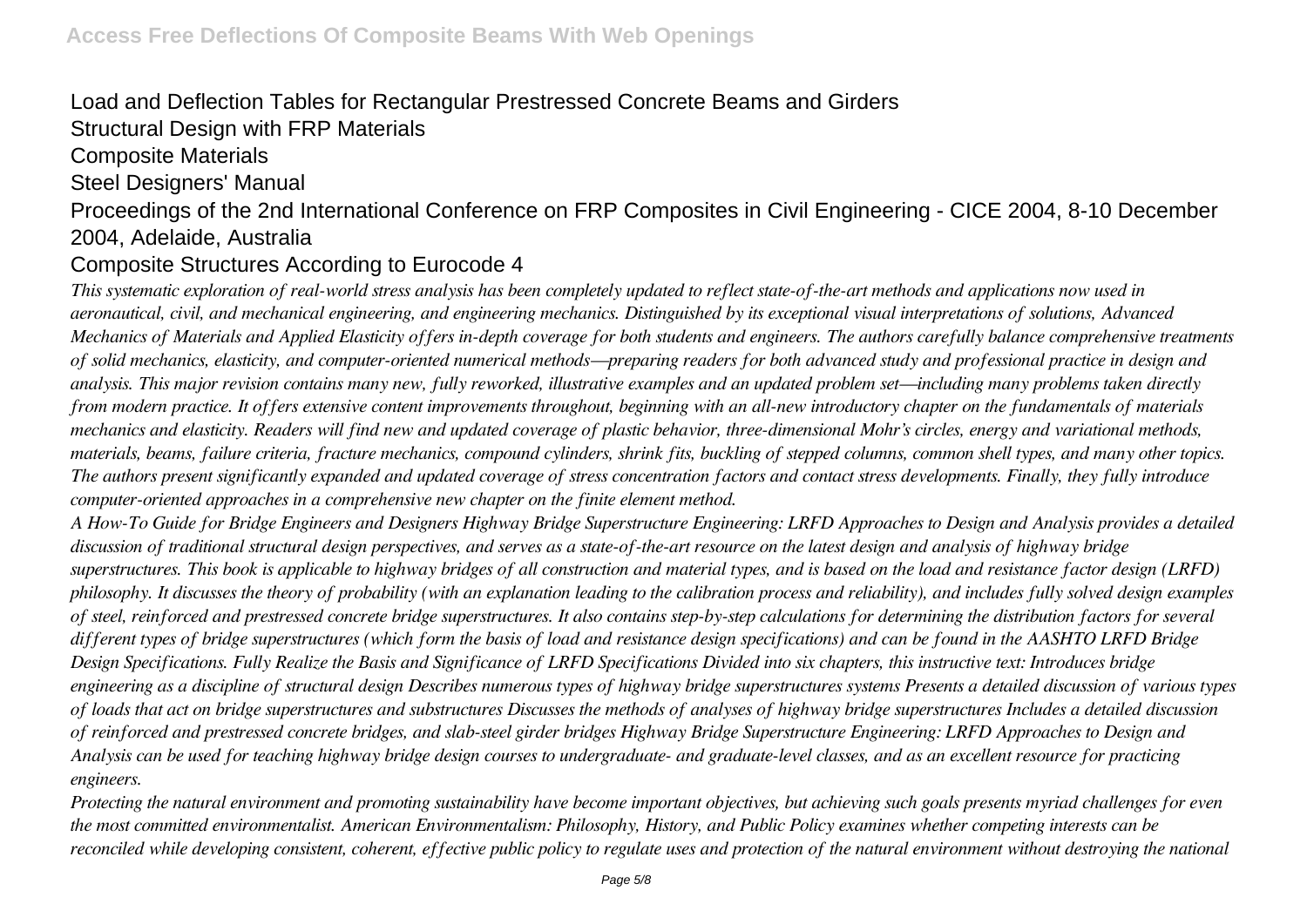*economy. It then reviews a range of possible solutions. The book delves into key normative concepts that undergird American perspectives on nature by providing an overview of philosophical concepts found in the western intellectual tradition, the presuppositions inherent in neoclassical economics, and anthropocentric (human-centered) and biocentric (earth-centered) positions on sustainability. It traces the evolution of attitudes about nature from the time of the Ancient Greeks through Europeans in the Middle Ages and the Renaissance, the Enlightenment and the American Founders, the nineteenth and twentieth centuries, and up to the present. Building on this foundation, the author examines the political landscape as non-governmental organizations (NGOs), industry leaders, and government officials struggle to balance industrial development with environmental concerns. Outrageous claims, silly misrepresentations, bogus arguments, absurd contentions, and overblown prophesies of impending calamities are bandied about by many parties on all sides of the debate—industry spokespeople, elected representatives, unelected regulators, concerned citizens, and environmental NGOs alike. In lieu of descending into this morass, the author circumvents the silliness to explore the crucial issues through a more focused, disciplined approach. Rather than engage in acrimonious debate over minutiae, as so often occurs in the context of "green" claims, he recasts the issue in a way that provides a cohesive look at all sides. This effort may be quixotic, but how else to cut the Gordian knot? Steel Structures Third Edition*

*Permanent Deflections in Composite Bridge Girders*

*Composite Structures of Steel and Concrete*

*FRP Composites in Civil Engineering - CICE 2004*

*Composite Structures Of Steel And Concrete*

*Handbook of Composites*

Steel and composite steel concrete structures are widely used in modern bridges, buildings, sport stadia, towers, and offshore structures. Analysis and Design of Steel and Composite Structures offers a comprehensive introduction to the analysis and design of both steel and composite structures. It describes the fundamental behavior of steel and composite members and structures, as well as the current design criteria and procedures given in Australian standards AS/NZS 1170, AS 4100, AS 2327.1, Eurocode 4, and AISC-LRFD specifications. Featuring numerous step-by-step examples that clearly illustrate the detailed analysis and design of steel and composite members and connections, this practical and easy-to-understand text: Covers plates, members, connections, beams, frames, slabs, columns, and beam-columns Considers bending, axial load, compression, tension, and design for strength and serviceability Incorporates the author<sup>'</sup>s latest research on composite members Analysis and Design of Steel and Composite Structures is an essential course textbook on steel and composite structures for undergraduate and graduate students of structural and civil engineering, and an indispensable resource for practising structural and civil engineers and academic researchers. It provides a sound understanding of the behavior of structural members and systems.

This classic manual on structural steel design provides a major source of reference for structural engineers and fabricators working with the leading construction material. Based fully on the concepts of limit state design, the manual has been revised to take account of the 2000 revisions to BS 5950. It also looks at new developments in structural steel, environmental issues and outlines the main requirements of the Eurocode on structural steel.

The use of composite materials in engineering structures continues to increase dramatically, and there have been equally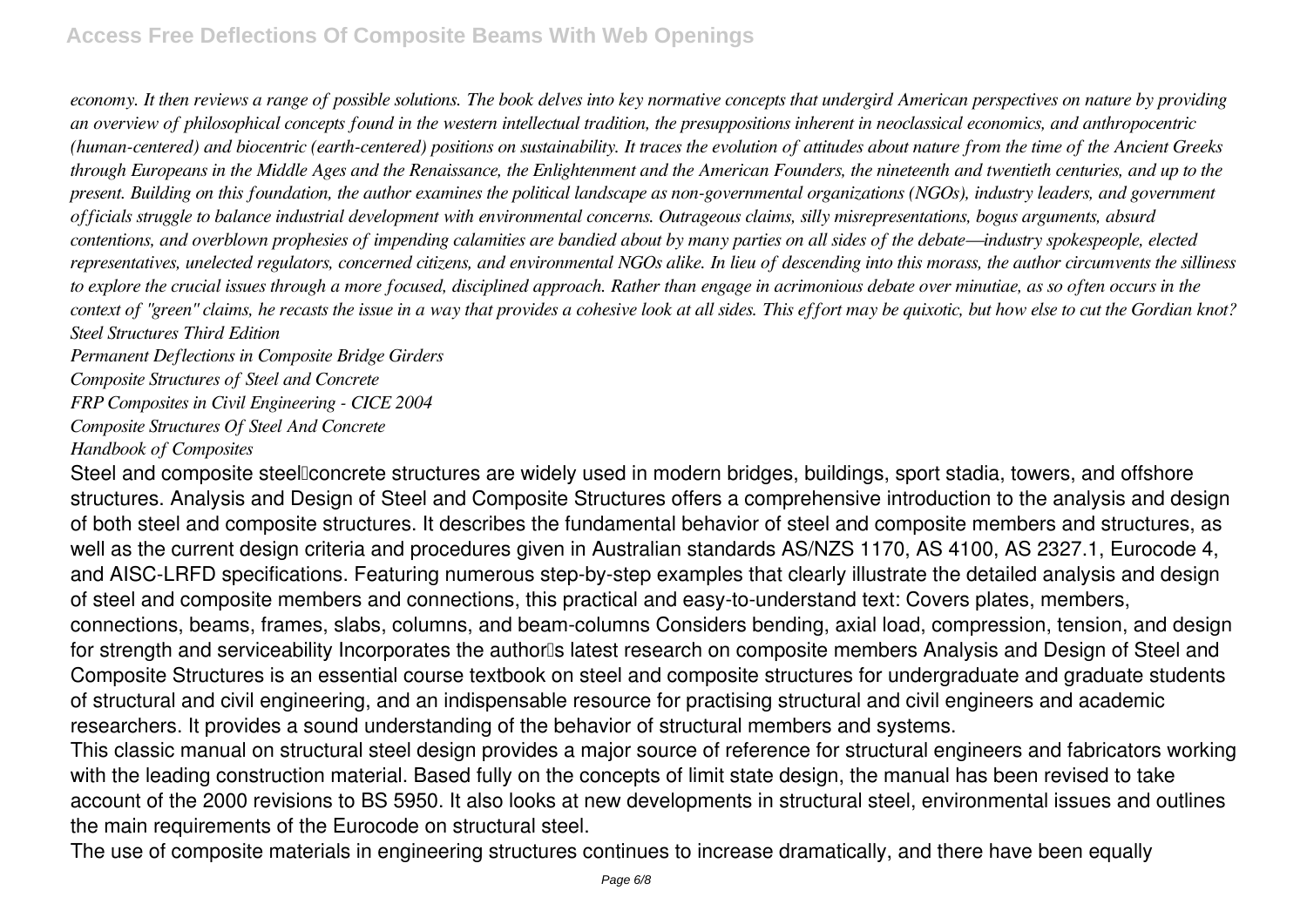significant advances in modeling for general and composite materials and structures in particular. To reflect these developments, renowned author, educator, and researcher J.N. Reddy created an enhanced second edit

Design of Structures to Resist the Effects of Atomic Weapons

Issues in Structural and Materials Engineering: 2011 Edition

Architecture and Construction in Steel

Deflections of Composite, Partially Prestressed Beams

Theory and Analysis, Second Edition

Philosophy, History, and Public Policy

The report describes the results of an investigation into the feasibility of combining the high compressive strength of portland cement concrete and the superior tensile strength of epoxy or polyester resin concrete into a composite beam. This would increase the beam's flexural strength and improve the corrosion protection for the reinforcement at large deflections by eliminating tensile cracks. The report describes in detail the development of high-strength resin properties of the selected mixtures. Also included are the results of third-point loading tests of 12 reinforced and unreinforced composite beams with 1-1/2- and 3-in.-thick layers of epoxy and polyester resin concretes. The use of composite structures in construction is increasing. The optimized combination of the two materials concrete and steel produces particularly cost-efficient structures. This book presents a large number of numerical examples with detailed explanations of the provisions of Eurocode 4. It deals with the most common structural components in building construction: beams, columns and slabs. Furthermore, comprehensive chapters provide insight into the topics of creep and shrinkage, as well as fatigue. This book enables the reader to efficiently perform analyses of composite structures. It is a valuable reference book for professionals as well as an outstanding means for students to become familiar with the Eurocode 4.

Proceedings of the sixth International Conference on Composite Construction in Steel and Concrete held at the Devil s Thumb Ranch in Tabernash, Colorado, July 20 24, 2008. Sponsored by Engineering Conferences International; the Structural Engineering Institute of ASCE. This collection contains the 63 technical papers representing the state-of-the-art in composite construction worldwide. Topics include: composite bridges, composite slabs, shear connectors, composite columns, innovative composite structural systems, fire and seismic resistance of composite structural systems and practical applications. These papers will be valuable to structural engineers and allied professionals engaged in construction with steel and concrete composites.

Stresses and Deflections in Composite Material Beams

American Environmentalism

Mechanics of Laminated Composite Plates and Shells

Advanced Mechanics of Materials and Applied Elasticity

Effective Slab Width for Composite Steel Bridge Members

Deflections of Composite Beams with Web Openings

**The changes in the properties of a multi-span continuous steel girder composite bridge during construction can cause final dead load deflections that are quite different from the calculated theoretical values. The casting rate and the sequence of span casting affect the**